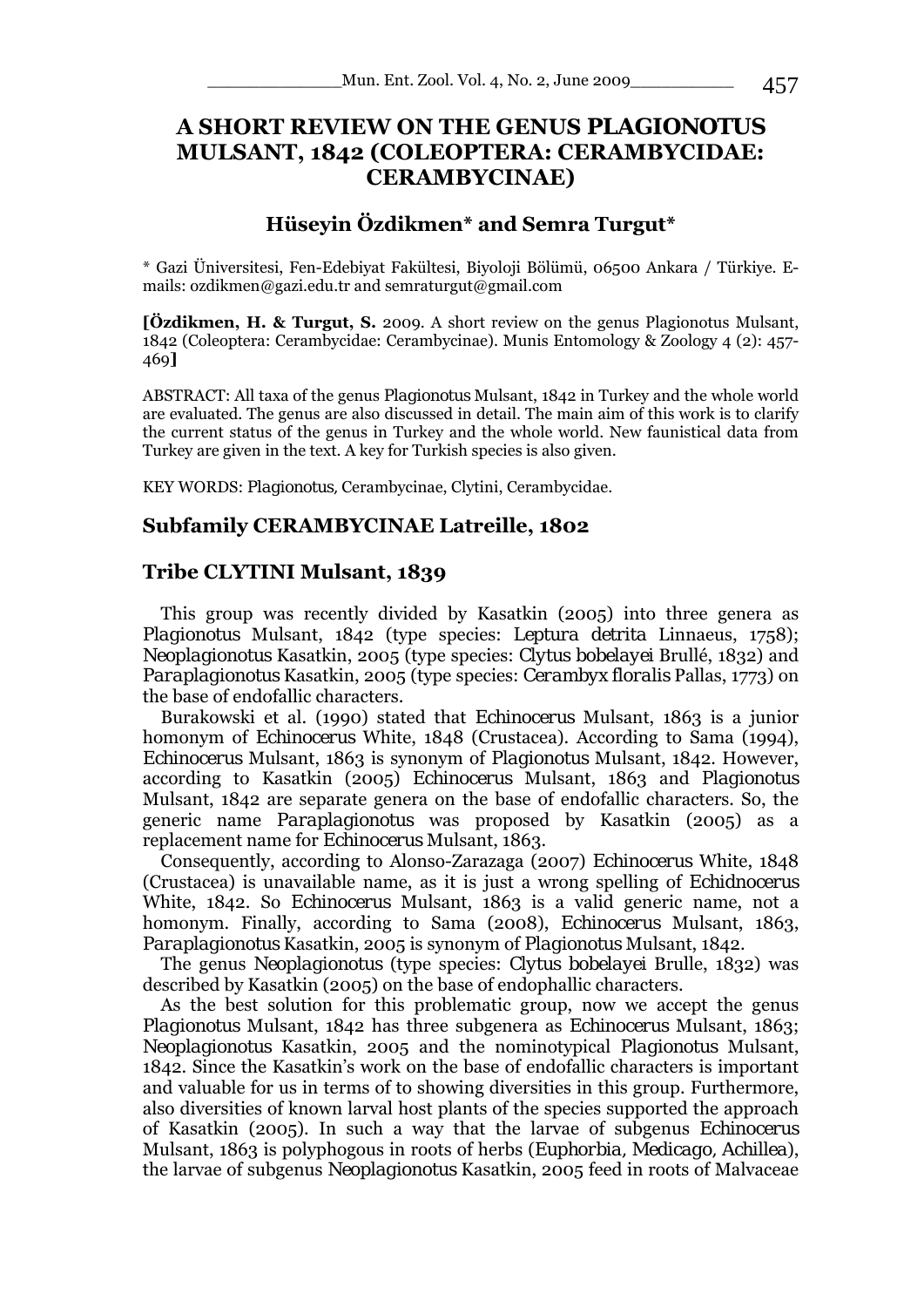(*Malva, Lavatera*) and the larvae of subgenus *Plagionotus* Mulsant, 1842 is polyphagous in deciduous trees (*Quercus, Betula, Castanea, Fagus, Carpinus, Salix, Acer, Tilia, Prunus, Robinia* etc.).

#### **Genus** *PLAGIONOTUS* **Mulsant, 1842**

[A replacement name for *Platynotus* Mulsant, 1839.

Type sp.: *Leptura detrita* Linnaeus, 1758]

- = *Platynotus* Mulsant, 1839
- = *Plagyonotus* Thomson, 1860 (misspelling)
- = *Plagiogonus* Fairmaire, 1864 (misspelling)
- = *Echinocerus* Mulsant, 1863 (Subgenus)
- = *Neoplagionotus* Kasatkin, 2005 (Subgenus)
- = *Paraplagionotus* Kasatkin, 2005 (Subgenus)

Body length is medium size (approximately 8-25 mm).

Body robust, subcylindirical. Frons feebly grooved medially. Antennal knolls small, dentiform. Antennae relatively long, reaching posterior third of elytra in male and middle of elytra in female. Pronotum transverse, finely margined both anteriorly and posteriorly, with very rounded lateral margins. Elytra slightly tapering posteriorly and separately rounded apically. Front legs short, hind tibiae slightly bent in male (Bily & Mehl, 1989).

The principal characters defining the genus are: frons longitudinally carinate, prothorax strongly transverse, excavated at base, and at anterior margin, elytra distinctly wider than the base of prothorax, and metathoracic episterna subparallel (Villiers, 1978).

Larval development is in roots of herbs (e.g. *Euphorbia, Medicago, Achillea*), in roots of Malvaceae (*Malva, Lavatera*) and in deciduous trees (*Quercus, Betula, Castanea, Fagus, Carpinus, Salix, Acer, Tilia, Prunus, Robinia* etc.) (Bily & Mehl, 1989; Sama, 2002; Verdugo, 2004 and 2005; Hoskovec & Rejzek, 2009).

In some species, pupation takes place in a pupal cell in the outer sapwood or in the bark (Bily & Mehl, 1989).

Life cycle is 1-2 years (Bily & Mehl, 1989; Sama, 2002; Hoskovec & Rejzek, 2009).

The genus has Holarctic chorotype. 12 species are known in the world fauna as *Plagionotus* (*Neoplagionotus*) *andreui* (Fuente, 1908); *P.* (s.str.) *arcuatus* (Linnaeus, 1758); *P.* (s.str.) *astecus* (Chevrolat, 1860); *P.* (s.str.) *bartholomei* (Motschulsky, 1859); *P.* (s.str.) *bisbifasciatus* Pic, 1915; *P.* (*Neoplagionotus*) *bobelayei* (Brullé, 1832); *P.* (s.str.) *christophi* (Kraatz, 1879); *P.* (s.str.) *detritus* (Linnaeus, 1758); *P.* (*Echinocerus*) *floralis* (Pallas, 1773); *P.* (s.str.) *lugubris* (Ménétriés, 1832); *P.* (s.str.) *pulcher* Blessig, 1872 and *P.* (*Neoplagionotus*) *scalaris* (Brullé, 1832).

*Clytus latreillei* was described by Laporte & Gory (1836), and transferred to *Plagionotus* Mulsant, 1842 by Aurivillius (1912). Then it was transfered by Iorio (1998) to *Megacyllene* (*Megacyllene*) Casey, 1912. According to Monné & Bezark (2009), the species distributes in South America (S Brasil, Uruguay and Argentina). Therefore, the genus *Plagionotus* is excluded from the South American fauna.

*Plagionotus* is represented only by one species as *P. astecus* (Chevrolat, 1860) in North America. According to Monné & Bezark (2009), the species distributes only in Mexico. So only one species, *P.* (s.str.) *astecus* (Chevrolat, 1860), occurs in Nearctic region. Others occur in Palaearctic region. *P.* (s.str.) *arcuatus* (Linnaeus,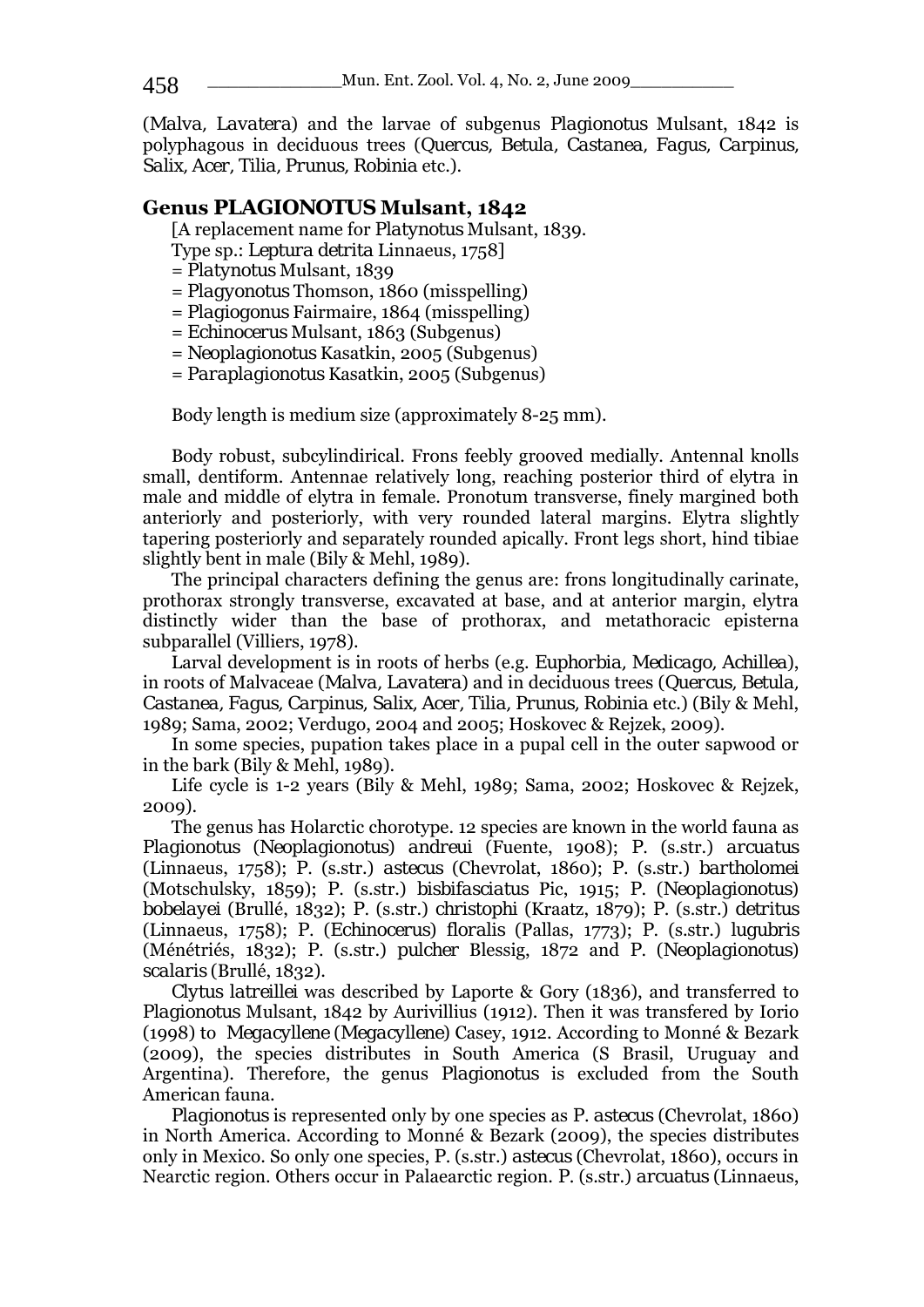1758); *P.* (s.str.) *detritus* (Linnaeus, 1758) and *P.* (*Echinocerus*) *floralis* (Pallas, 1773) are wide spread species. *P.* (*Neoplagionotus*) *bobelayei* (Brullé, 1832) and *P.* (*Neoplagionotus*) *scalaris* (Brullé, 1832) are rather widely distributed in this area. *P.* (s.str.) *bartholomei* (Motschulsky, 1859) and *P.* (s.str.) *lugubris* (Ménétriés, 1832) occur only in Caucasus and Iran. They have SW-Asiatic (Irano-Caucasian) chorotype. *P.* (s.str.) *christophi* (Kraatz, 1879) and *P.* (s.str.) *pulcher* Blessig, 1872 occur only in Russia, Japan and China. They have E-Palearctic chorotype. The remaining species, *P.* (s.str.) *astecus* (Chevrolat, 1860) is Mexican endemic, *P.* (s.str.) *bisbifasciatus* Pic, 1915 is Chineese endemic and *Plagionotus*  (*Neoplagionotus*) *andreui* (Fuente, 1908) is Spanish endemic.

So the genus is represented by 11 species in the Palaearctic region (except *P.*  (s.str.) *astecus* (Chevrolat, 1860)).

5 species as *P.* (s.str.) *arcuatus* (Linnaeus, 1758); *P.* (*Neoplagionotus*) *bobelayei* (Brullé, 1832); *P.* (s.str.) *detritus* (Linnaeus, 1758); *P.* (*Echinocerus*) *floralis* (Pallas, 1773); *P.* (*Neoplagionotus*) *scalaris* (Brullé, 1832) are known from Europe and Turkey. The number of species in Europe is 6 together with the species *Plagionotus* (*Neoplagionotus*) *andreui* (Fuente, 1908).

The present zoogeographical characterization is based on the chorotype classification of Anatolian fauna, recently proposed by Vigna Taglianti et al. (1999). In the text, as far as possible as one chorotype description can be identificated for each taxon.

In the present text, Sama (2002), Özdikmen (2007) and Danilevsky (2009a,b) are used for the information of general distribution of the species.

# **Subgenus** *ECHINOCERUS* **Mulsant, 1863**

[Type sp.: *Cerambyx floralis* Pallas, 1773] = *Paraplagionotus* Kasatkin, 2005 [A replacement name for *Echinocerus* Mulsant, 1863]

The monotypic subgenus has Sibero-European or European chorotype. It is wide spread in W-Palaearctic region. So the subgenus is represented by 1 species in the Palaearctic region, Europe and Turkey.

## *floralis* **Pallas, 1773**

Original combination: *Cerambyx floralis* Pallas, 1773

Other names: *arcuatus* Scopoli, 1772 (preocc.); *nigrofasciatus* Vort, 1778; *fasciatus* Herbst, 1784; *aulicus* Laicharting, 1784; *indicus* Gmelin, 1790; *controversus* Schrank, 1798; *zebra* Dalman, 1817; *zebra* Castelnau & Gory, 1841; *variabilis* Motschulsky, 1859; *abruptus* Kraatz, 1870; *pruinosus* Kraatz, 1870; *basicornis* Reitter, 1890; *pilifer* Reitter, 1890; *armeniacus* Reitter, 1890; *araratensis* Pic, 1901; *clermonti* Pic, 1927; *biinterruptus* Pic, 1938; *duodecimguttatus* Plavilstshikov, 1940; *hofferi* Heyrovsky, 1955; *delici*  Adamovic, 1965; *miksici* Adamovic, 1965; *muelleri* Adamovic, 1965; *heyrovskyi* Adamovic, 1965; *bobici* Adamovic, 1965; *podanyi* Adamovic, 1965.

Material examined: Antalya prov.: exit of İbradı, Gevenli beli pass, 1288 m, N 36 09 E 31 32, 11.06.2007, 2 specimens; Alanya, Dikmetaş plateau, 1142 m, N 36 35 E 32 26, 14.06.2007, 3 specimens; Alanya, Sarımut-Çayarası, 1108 m, N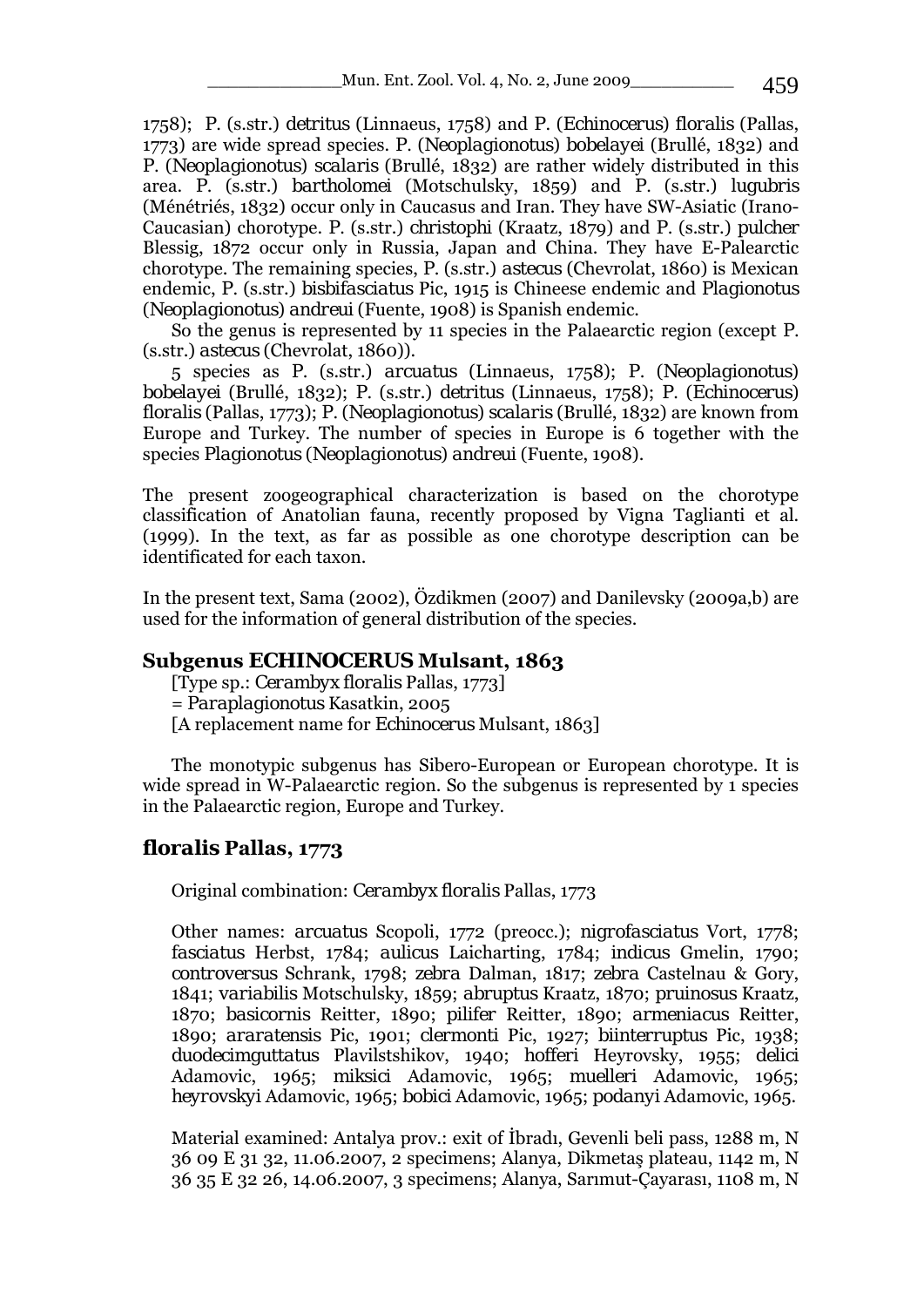36 38 E 32 23, 14.06.2007, 1 specimen; Konya prov.: İbradı-Derebucak road, 12 km to Derebucak, 1213 m, N 37 18 E 31 27, 11.06.2007, 4 specimens; Bozkır: Yalnızca env., 1445 m, N 37 09 E 32 15, 12.06.2007, 4 specimens, 1437 m, N 37 09 E 32 15, 13.06.2007, 5 specimens, 1490 m, N 37 09 E 32 15, 12.06.2008, 1 specimen; Bozkır, 1229 m, N 37 10 E 32 14, 10.07.2007, 1 specimen; Hadim: Korualan env., 1648 m, N 36 58 E 32 24, 12.06.2008, 54 specimens; Ahırlı: Aliçerçi village env., 1213 m, N 37 14 E 32 09, 12.06.2008, 7 specimens.

Records in Turkey: Niğde prov.: Çamardı, Antalya prov.: Toros Mountains (Bodemeyer, 1900); Turkey (Winkler, 1924-1932; İyriboz, 1938; Danilevsky & Miroshnikov, 1985; Lodos, 1998; Sama, 2002); Asia Minor as *P. floralis* a. *pilifer* Reitter, 1890 (Winkler, 1924-1932); Amasya prov., Between Erzurum prov. and Ağrı prov.: Mirgemir Mountain, Between Bayburt prov. and Erzurum prov.: Kop Mountain (entry Bayburt and Erzurum) (Villiers, 1959); İzmir prov.: Bornova (Demelt & Alkan, 1962); İzmir prov.: Bornova, Afyon prov., Isparta prov.: Eğirdir, İçel prov.: Namrun (Demelt, 1963); Yozgat prov., Ankara prov.: Kavaklıdere (Villiers, 1967); Ankara prov. (Özer & Duran, 1968); Erzincan prov.: Central, Tunceli prov., Tokat prov.: Niksar, Elazığ prov.: Hazar lake (Fuchs et Breuning, 1971); Isparta prov.: Eğirdir (Tuatay et al., 1972); İzmir prov.: Karşıyaka / Turgutlu (Gül-Zümreoğlu, 1972); Manisa prov.: Turgutlu - N. İyriboz (Ex. Gül-Zümreoğlu, 1975); Isparta prov.: Uluborlu, İzmir prov.: Karşıyaka / Kemalpaşa / Bergama (Kınık) / Foça, Manisa prov.: Turgutlu (Gül-Zümreoğlu, 1975); Erzurum prov. and near (Özbek, 1978); İzmir prov., Manisa prov.: Akhisar, Çorum prov.: Mecitözü, Ardahan prov. (Sama, 1982); Ankara prov.: Ayaş / Beynam Forest, Kayseri prov.: Sultanhanı (Öymen, 1987); Çanakkale prov.: Ayvacık (Adlbauer, 1988); European Turkey (Althoff & Danilevsky, 1997); Adıyaman prov.: Karadut village env. (Rejzek & Hoskovec, 1999); Trabzon prov.: Uzungöl (Alkan, 2000); Adana prov.: Kozan (Savruk), Antalya prov.: Central (Karain cave), Artvin prov.: Hopa / Sarp / Sugören / Yusufeli, Bilecik prov.: Central, Erzincan prov.: Central / Bahçeli / Bahçe / Ballıköy / Üzümlü / Bayırbağ / Pişkidağ, Erzurum prov.: University Campus / Dumlu (Köşk) / Karagöbek Mts. / Kargapazarı Mts. / Palandöken / Aşkale / Hınıs / Ilıca / Atlıkonak / İspir / Madenköprübaşı / Oltu / Başaklı / Çamlıbel / Karakaban / Sarısaz / Sütkans / Pasinler / Çalıyazı / Pazarroad (Akbulut) / Şenkaya (Turnalı) / Tortum / Kaledibi / Pehlivanlı / Uzundere (Dikyar), Giresun prov.: Central, Iğdır prov.: Melekli, Kars prov.: Sarıkamış / Akkurt / Karakurt / Şeytangeçmez, Konya prov.: Çayırova / Beyşehir (Gökçimen) / Güneysınır (Gürağaç), Sivas prov.: Ümranlı (Kızıldağ) (Tozlu et al., 2002); Zonguldak prov.: Çaycuma-Safranbolu road (Ahmet Usta pass), Karabük prov.: Cumayanı, Sinop prov.: Boyabat (Çukurca village), Denizli prov.: Çivril (Sarılar village), Isparta prov.: Keçiborlu (Özbahçe village / Yenitepe) / Eğirdir (between Eğirdir and Gelendost) / Yalvaç (Sultan Mountains), Uşak prov.: Ulubey (Ovacık village, Gökgöz hill), Konya: Akşehir (Çimendere village, Sultan Mountains) / Taşkent (Beyreli village, Gevne valey), Antalya prov.: Alanya (Gökbel plateau), Burdur prov.: Gölhisar (Çameli road), Yozgat prov.: exit of Sarayköy / Saraykent (Arpalık village) / Çiğdemli (Gökiniş village), Çorum prov.: Alaca (Kıcıllı), Gümüşhane prov.: Kelkit (Güllüce village / Günyurdu village), Erzincan prov.: Tercan (Rızabey village) / Aşkale (Çatalbayır village) / Nenehatun village, Sivas prov.: Hafik (Akpınar village) / Ulaş (Özdikmen & Çağlar, 2004); Isparta prov.: Eğirdir, İzmir prov.: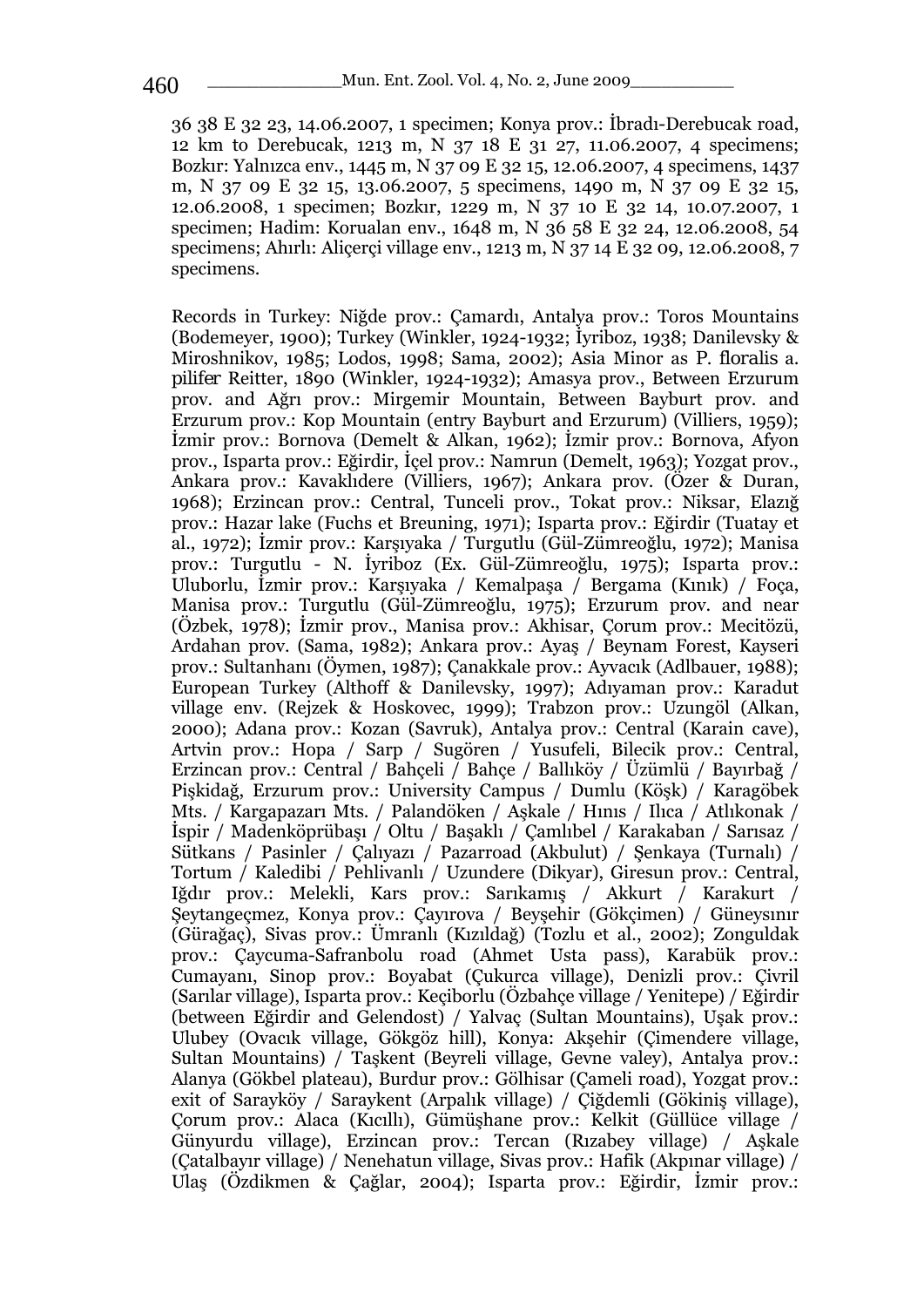Karşıyaka / Kınık, Kayseri prov.: Develi, Ankara prov.: Polatlı / Ayaş (Ilıca) / Bala, Yozgat prov., Erzurum prov.: Tufanç village, Niğde prov.: Altunhisar-Altınova, Eskişehir prov.: Kaymaz / Seyitgazi (Özdikmen et al., 2005); Kocaeli prov.: İzmit (Ballıkayalar Natural Park), Osmaniye prov.: entry of Yarpuz (Cebel, turn of Oruçgazi road) / Bahçe (Yaylalar village), Niğde prov.: Azatlı (Azatlı dam, Çiftlik), Kırşehir prov.: Mucur road (entry of Mucur) (Özdikmen & Demirel, 2005); Amasya prov.: Aydınca (İnegöl Mt.), Antalya prov.: Irmasan pass, Bilecik prov.: İnegöl-Bozüyük, Bolu prov.: Gerede / Mudurnu, Bursa prov.: Uludağ, Çankırı prov.: Çerkeş, Erzurum prov.: from Pazar road to Gölyurt pass, Kars prov.: Çam pass / Karakurt, Kırklareli prov.: Demirköy, Kırşehir prov., İçel prov.: from Erdemli to Güzeloluk, Malatya prov.: Reşadiye pass / Yesilyurt, Muş prov.: Buğlan pass, Samsun prov.: Kavak (Hacılar pass) (Malmusi & Saltini, 2005); Ankara prov.: Çal Mountain / Azap Deresi / Kızılcahamam (Güvem / Bel Pınarı / Işık Mountain / Yukarı Çanlı) (Özdikmen & Demir, 2006); Ankara prov.: Kızılcahamam (Işık Mountain / Yenimahalle village / Yukarı Çanlı / Güvem / Yasin village / the peak of Bel), Adana prov.: Pozantı (entry of Fındıklı), Niğde prov.: Niğde-Bor road (Derbent place) / near Ulukışla / Çamardı (Yelatan village / Bademdere-Elmalı / Bulduruş pass) / exit of Ulukışla-Adana / Bor-Altunhisar / between Araplı-Höyük / Tepeköy, Kayseri prov.: Yahyalı (Senirköy) / Güzelöz (Yeşilhisar), İçel prov.: between Mut-Karaman / Mut-Karaman road (Gökçeören pine grove / Değirmenbaşı), Karaman prov.: Karaman-Ereğli road (entry of Ayrancı) / Ayrancı-Ereğli road (Özdikmen, 2006); Kahramanmaraş prov.: Göksun (Andırın-Göksun road / Göksun-Çardak / Kamışcık village / Mehmetbey / Meyremçil plateau) / Ekinözü (Türkeli / Alpınar village) / Pazarcık (Sakarkaya-Çağlayancerit road / Sakarkaya village (Göynük env.) / Başkonuş forest / Andırın-Çokak road (Akifiye / Parmaksız plateau) / Andırın (Çokak-Geben road / Geben (Ardıççalısı) (Özdikmen & Okutaner, 2006); Erzincan prov.: Kemaliye, Ankara prov.: Beytepe, Kastamonu prov.: Ilgaz Mountains, exit of Tosya (Zincirli Kuyu), Devrekani–Çatalzeytin road, Hanönü env., Karabük prov.: Safranbolu, Bartın–Safranbolu road (Soğuksu place) (Özdikmen, 2007); Ankara prov.: Beytepe, İncek, Bağlum (Özdikmen et al., 2009).

Range: Europe (Spain, France, Italy, Albania, Slovenia, Croatia, Bosnia-Herzegovina, Serbia, Macedonia, Greece, Bulgaria, European Turkey, Romania, Hungary, Austria, Switzerland, Germany, Czechia, Slovakia, Poland, Latvia, Lithuania, Ukraine, Crimea, Moldavia, European Russia, European Kazakhstan), Siberia, Central Asia, Caucasus, Armenia, Transcaucasia, Turkey, Iran, Jordan.

Chorotype: Sibero-European or European

Remarks: It distributes widely in Turkey.

#### **Subgenus** *NEOPLAGIONOTUS* **Kasatkin, 2005**

[A replacement name for *Echinocerus* Mulsant, 1863. Type sp.: *Clytus bobelayei* Brullé, 1832]

The subgenus has W-Palaearctic chorotype. 3 species are known in the world fauna as *Plagionotus andreui* (Fuente, 1908); *P. bobelayei* (Brullé, 1832) and *P. scalaris* (Brullé, 1832). The last two species are rather widely distributed in this area. *P. andreui* (Fuente, 1908) is endemic to Spain. According to Verdugo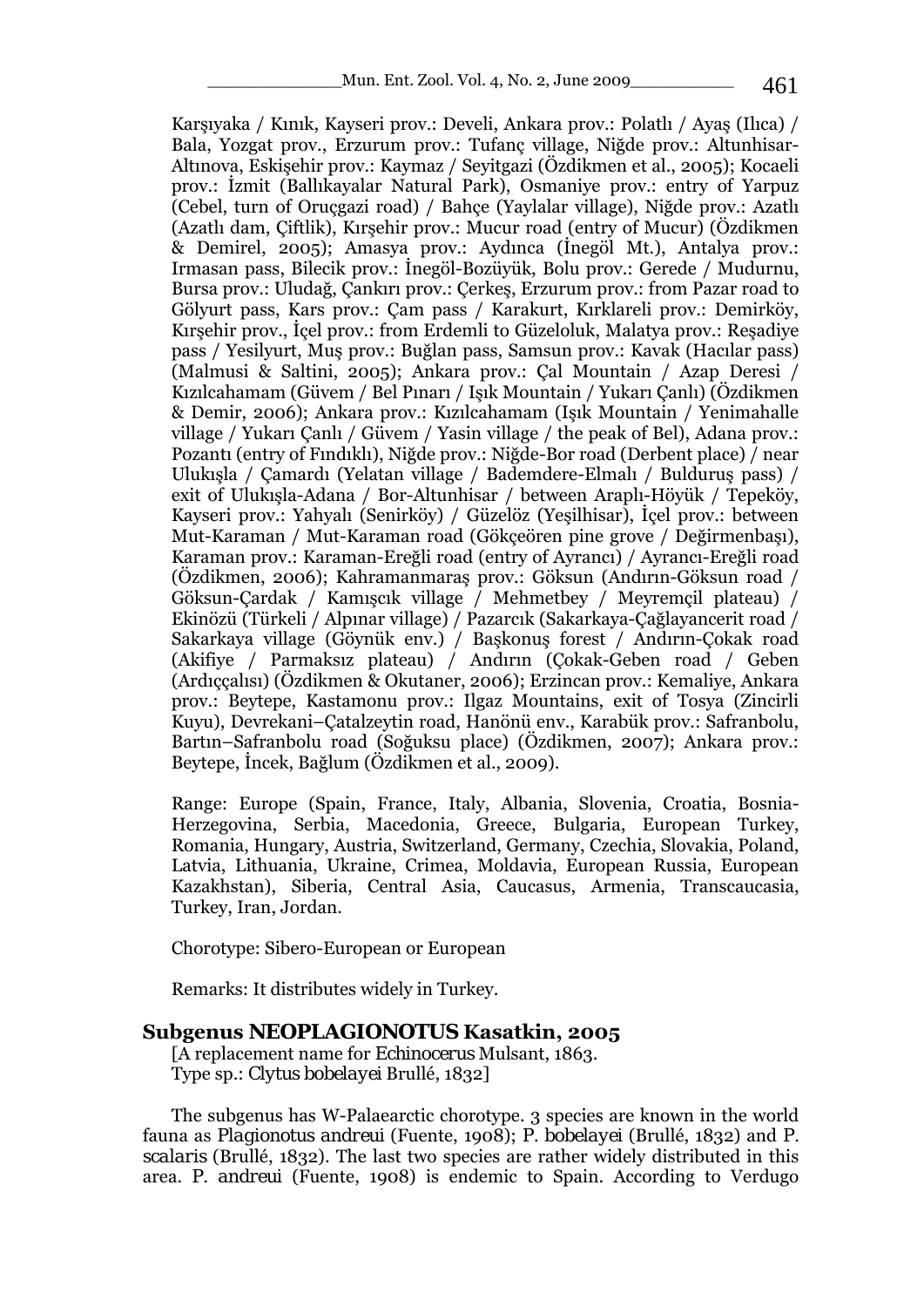\_\_\_\_\_\_\_\_\_\_\_\_\_Mun. Ent. Zool. Vol. 4, No. 2, June 2009\_\_\_\_\_\_\_\_\_\_ 462

(2005), *P. andreui* (Fuente, 1908) is a separate species and *P. marcorum* López-Colón, 1997 that has a synonym name, *P. marcae* López-Colón, 1997 (incorrect original spelling) is a synonym of *P. andreui* (Fuente, 1908). *P. andreui* was described as a subspecies of *P. bobelayei* (Brullé, 1832). In addition to this, according to Sama (2008) *P. siculus* (Castelnau & Gory, 1841) is a synonym of *P. scalaris* (Brullé, 1832).

So the subgenus is represented by 3 species in the Palaearctic region and Europe.

In Turkey, the subgenus is represented by two species as *P. bobelayei* (Brullé, 1832) and *P. scalaris* (Brullé, 1832).

# *bobelayei* Brullé, 1832

Original combination: *Clytus bobelayei* Brullé, 1832

Other names: *speciosus* Adams, 1817 (preocc.); *mouzafferi* Pic, 1905; *luristanicus* Pic, 1911.

Material examined: Antalya prov.: Alanya, Sarımut-Çayarası, 1108 m, N 36 38 E 32 23, 14.06.2007, 1 specimen; Konya prov.: Seydişehir-Antalya road, 1224 m, N 37 22 E 31 52, 10.06.2007, 2 specimens.

Records in Turkey: Malatya prov. (Heyden,1888); Isparta prov.: Eğirdir as *Plagionotus speciosus* (Demelt & Alkan, 1962); Isparta prov.: Eğirdir (Demelt, 1963); Yozgat prov. as *Plagionotus speciosus* (Villiers, 1967); İzmir prov. as *Plagionotus speciosus* (Sama, 1982); Turkey as *Plagionotus speciosus*  (Danilevsky & Miroshnikov, 1985; Lodos, 1998); Muş prov.: Buğlan pass as *Plagionotus speciosus* (Adlbauer, 1988); European Turkey (Althoff & Danilevsky, 1997); Turkey (Lodos, 1998; Sama & Rapuzzi, 2000); Artvin prov.: Yusufeli, Gümüşhane prov., Tunceli prov.: Pülümür (Tauzin, 2000); Ağrı prov.: Hamur, Artvin prov.: Yusufeli / Sebzeciler, Bingöl prov.: Solhan (Buğlan pass), Erzurum prov.: University Campus / İspir (Madenköprübaşı) / Oltu (Sütkans) / Olur (Coşkunlar), Kars prov.: Sarıkamış (Akkurt) (Tozlu et al., 2002); Adıyaman prov.: Nemrut Mt., Erzurum prov.: İspir / İspir-Çamlıkaya, İçel prov.: Erdemli-Güzeloluk, Hatay prov.: Yayladağı, Samsun prov.: Kavak (Hacılar pass) (Malmusi & Saltini, 2005); Kırıkkale prov.: Kılınçlar (Özdikmen & Demir, 2006).

Range: Europe (Spain, Macedonia, Greece, Bulgaria, European Turkey, Romania, Ukraine, Crimea, European Russia), Turkmenistan, Caucasus, Transcaucasia, Turkey, Iran, Jordan, Syria.

Chorotype: Turano-European (Turano-Sarmato-Pannonian)

Remarks: It distributes rather widely in Turkey. The present materials are the first record for Antalya and Konya provinces.

*scalaris* Brullé, 1832 ssp. *scalaris* Brullé, 1832 ssp. *vivesi* López-Colón, 1997

Original combination: *Clytus scalaris* Brullé, 1832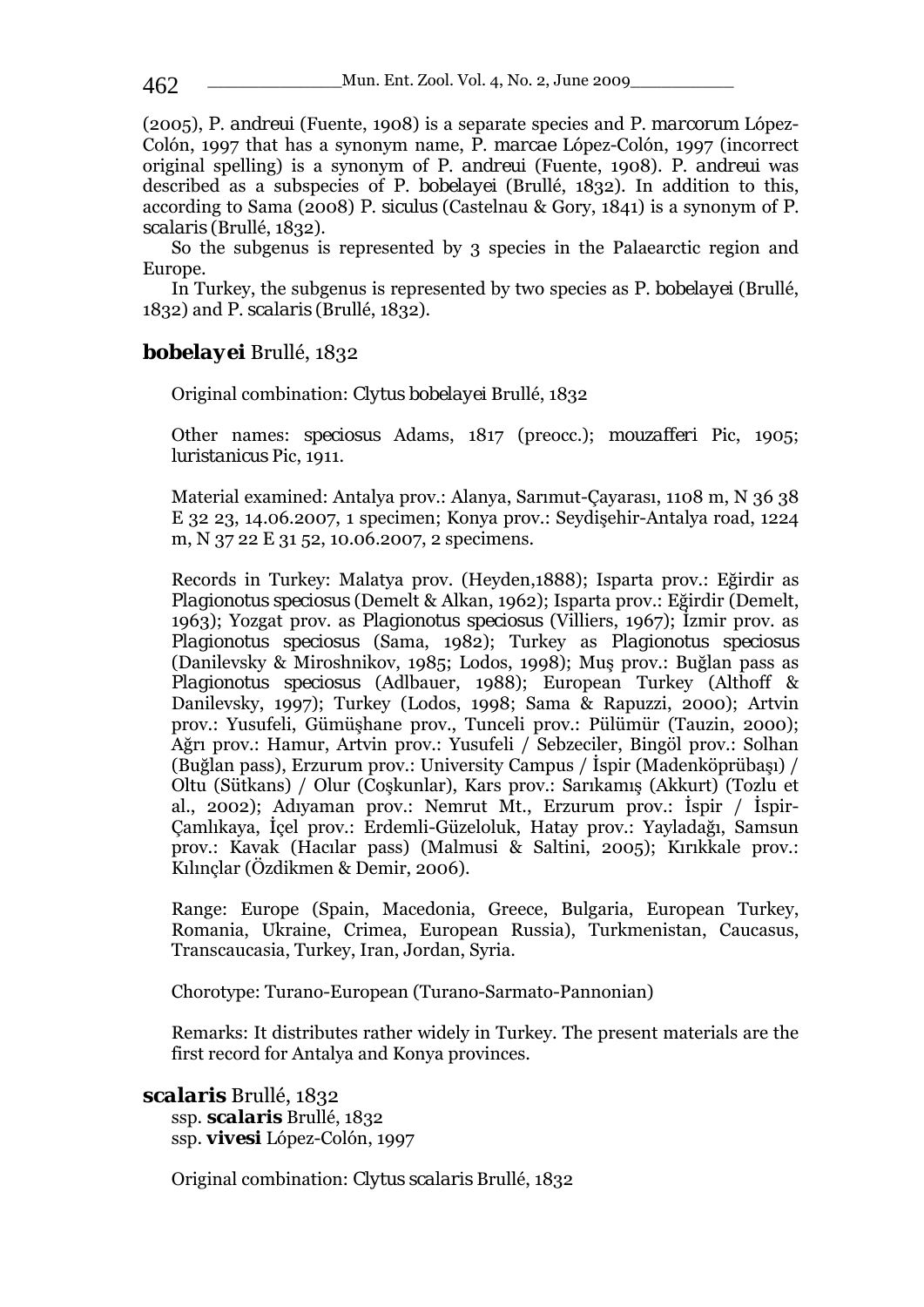Other names: *siculus* Castelnau & Gory, 1841, *validus* Rungs, 1952.

Records in Turkey: Turkey (Winkler, 1924-1932; Lodos, 1998); Amasya prov. as *Plagionotus scalaris* (Gfeller, 1972).

Range: Europe (Italy, Sicily, Sardinia, Albania, Macedonia, Greece, Bulgaria), North Africa (Algeria, Morocco, Tunisia), Turkey.

Chorotype: E-Mediterranean plus N-Africa.

Remarks: In Turkey, the species has been known only from N Turkey. It is represented by the nominotypical subspecies in Turkey. Other subspecies *P. scalaris vivesi* López-Colón, 1997 occurs in N Africa. According to Sama (2008), *P. scalaris vivesi* López-Colón, 1997 is a synonym of *P. scalaris,* but he did not examine the type materials.

## **Subgenus** *PLAGIONOTUS* **Mulsant, 1842**

[A replacement name for *Platynotus* Mulsant, 1839. Type sp.: *Leptura detrita* Linnaeus, 1758]

The subgenus has Holarctic chorotype. 8 species are known in the world fauna as *Plagionotus arcuatus* (Linnaeus, 1758); *P. astecus* (Chevrolat, 1860); *P. bartholomei* (Motschulsky, 1859); *P. bisbifasciatus* Pic, 1915; *P. christophi* (Kraatz, 1879); *P. detritus* (Linnaeus, 1758); *P. lugubris* (Ménétriés, 1832) and *P. pulcher* Blessig, 1872. Only one species, *P. astecus* (Chevrolat, 1860), occurs in Neotropical region. Others occur in Palaearctic region. *P. arcuatus* (Linnaeus, 1758) and *P. detritus* (Linnaeus, 1758) are wide spread species. *P. bartholomei* (Motschulsky, 1859) and *P. lugubris* (Ménétriés, 1832) occur only in Caucasus and Iran. They have SW-Asiatic (Irano-Caucasian) chorotype. *P. christophi* (Kraatz, 1879) and *P. pulcher* Blessig, 1872 occur only in Russia, Japan and China. They have E-Palearctic chorotype. The remaining species, *P. astecus* (Chevrolat, 1860) is Mexican endemic and *P. bisbifasciatus* Pic, 1915 is Chineese endemic.

So the subgenus is represented by 7 species in the Palaearctic region.

In Europe and Turkey, the subgenus is represented only by two wide spread species as *P. arcuatus* (Linnaeus, 1758) and *P. detritus* (Linnaeus, 1758).

#### *arcuatus* **Linnaeus, 1758**

Original combination: *Leptura arcuata* Linnaeus, 1758

Other names: *detritus* Voet, 1778; *lunatus* Fabricius, 1781; *salicis* Schrank, 1798; *buyssoni* Dauphin, 1825; *lugubris* Ménétries, 1832; *reichei* Thomson, 1860; *connatus* Mors, 1863; *apicalis* Hampe, 1863; *interruptus* Morse, 1863; *colbeaui* Morse, 1863; *interruptus* Morse, 1863; *stauropolicus* Plavilstshikov, 1913; *rufescens* Pic, 1913; *martialis* Pic, 1918; *disjunctus* Plavilstshikov, 1924; *pagnioni* Pic, 1925; *multiinterruptus* Pic, 1925; *henoni* Pic, 1925; *algericus*  Pic, 1925; *milliati* Pic, 1925; *lenkoranus* Pic, 1928; *inbasalis* Plavilstshikov, 1927; *prozhigai* Plavilstshikov, 1927; *subarcuatus* Plavilstshikov, 1927; *humeralis* Marcu, 1932; *bidisjunctus* Plavilstshikov, 1940; *substauropolicus*  Plavilstshikov, 1940; *posticedivisus* Plavilstshikov, 1940; *semiconfluens*  Plavilstshikov, 1940; *mediodisjunctus* Sekera, 1947; *podanyi* Sekera, 1947; *apicepunctatus* Sekera, 1947; *albosignatus* Sekera, 1947; *puncticollis* Sekera,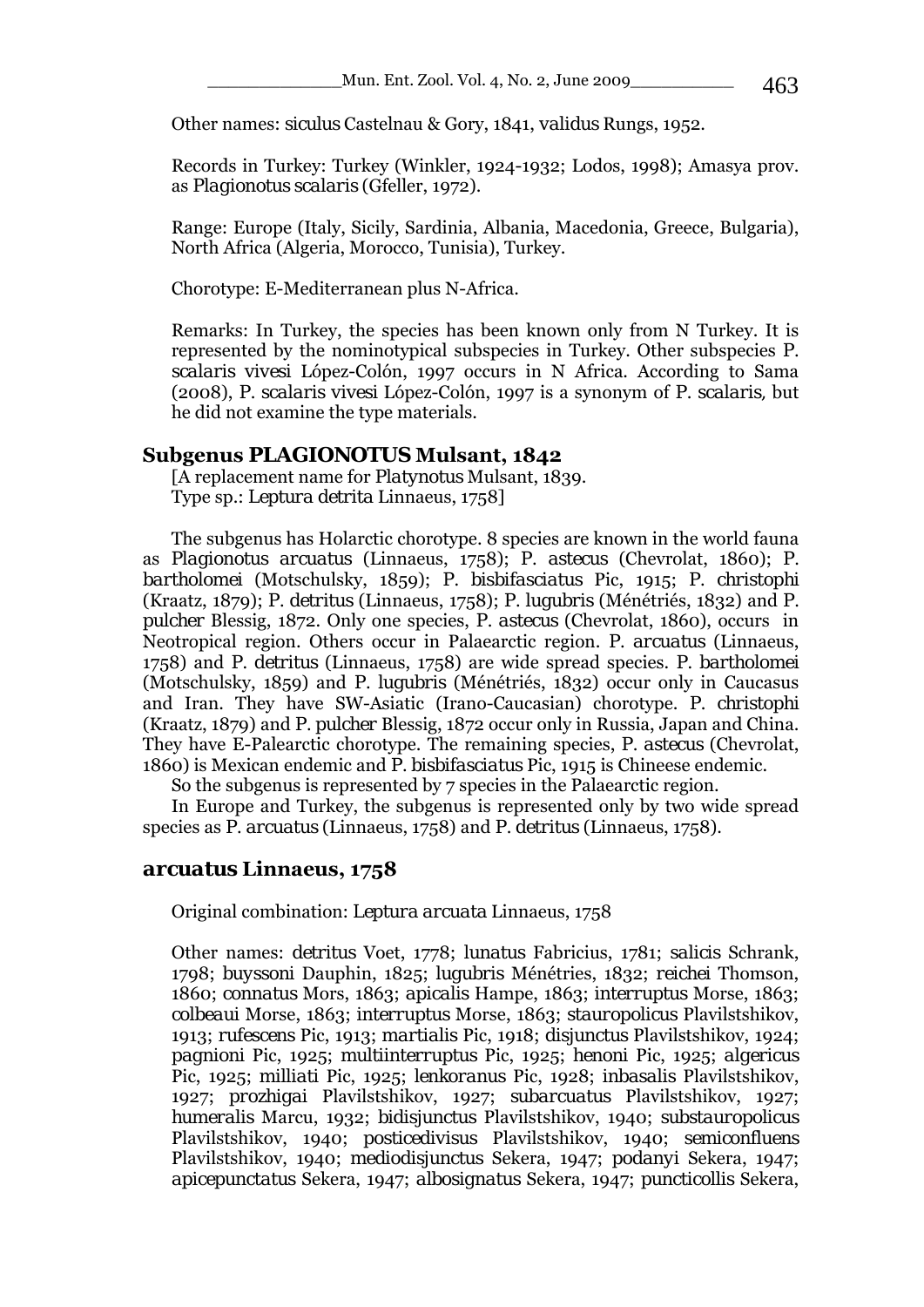1947; *fasciicollis* Sekera, 1947; *tridivisus* Heyrovsky, 1955; *interrupteconnatus*  Schmidt, 1958; *pici* Podany, 1960; *apiceniger* Podany, 1960; *niedli* Podany, 1960; *sekerai* Podany, 1960; *pseudoreichi* Villiers, 1978; *stupidus* Villiers, 1978; *descarpentriesi* Villiers, 1978.

Records in Turkey: İstanbul prov.: Belgrad Forest (Acatay, 1943); İstanbul prov.: Bosphorus region / Belgrad Forest (Schimitschek, 1944); Turkey (Acatay, 1948, 1961, 1968; Danilevsky & Miroshnikov, 1985; Önder et al., 1987; Lodos, 1998; Sama, 2002); İstanbul prov.: Alem Mt. (Demelt, 1967); Isparta prov.: Eğirdir (Tuatay et al., 1972); İstanbul prov.: Belgrad Forest, Artvin prov. (Erdem & Çanakçıoğlu, 1977; Çanakçıoğlu, 1983); Artvin prov.: Saçinka Forests (Sekendiz, 1981); Düzce prov.: Central, İstanbul prov.: Bahçeköy (Öymen, 1987); Tokat prov.: Topçam Mountain, Kastamonu prov.: Masruf pass (Küre) (Adlbauer, 1992); European Turkey (Althoff & Danilevsky, 1997); Muş prov.: Central, Osmaniye prov.: Central (Tozlu et al., 2002); Isparta prov.: Eğirdir (Özdikmen et al., 2005); Bilecik prov.: İnegöl-Bozüyük, Çanakkale prov.: Kirazlı (Malmusi & Saltini, 2005); Samsun prov.: Alaçam (Doyran) (Özdikmen, 2007).

Range: Europe (Portugal, Spain, France, Italy, Sicily, Sardinia, Albania, Slovenia, Croatia, Bosnia-Herzegovina, Serbia, Greece, Crete, Bulgaria, European Turkey, Romania, Hungary, Austria, Switzerland, Belgium, Netherlands, Denmark, Germany, Luxembourg, ?Great Britain, Czechia, Slovakia, Norway, Poland, Sweden, Finland, ?Estonia, Latvia, Lithuania, Belorussia, Ukraine, Crimea, Moldavia, European Russia, European Kazakhstan), North Africa (Algeria, Morocco), Caucasus, Transcaucasia, Turkey, Iran, Syria.

Chorotype: European + N-Africa or W-Palaearctic

Remarks: It distributes mostly in North and West Turkey.

### *detritus* **Linnaeus, 1758**

ssp. *detritus* Linnaeus, 1758 ssp. *caucasicola* Plavilstshikov, 1940

Original combination: *Leptura detrita* Linnaeus, 1758

Other names: *brabantinus* Voet, 1804; *convertinii* Petagna1819; *rufescens*  Pic, 1891; *theresae* Pic, 1913; *roubali* Jesatko, 1935; *transversefasciatus*  Plavilstshikov, 1940; *inbasalis* Plavilstshikov, 1940; *kanabei* Plavilstshikov, 1940; *spaceki* Plavilstshikov, 1940; *obscurebasalis* Pic, 1942; *curvatofasciatus*  Tippmann, 1952; *freyi* Tippmann, 1952; *kulzeri* Tippmann, 1952; *reitthofferi*  Tippmann, 1952; *abnormis* Niedl, 1953; *podanyi* Heyrovsky, 1955; *apicebimaculatus* Schmidt, 1958; *anticereductus* Schmidt, 1958; *ornatus*  Podany, 1960; *niedli* Podany, 1960; *flavoextensus* Slama, 1963; *villosus*  Slama, 1963; *equestris* Villiers, 1978.

Records in Turkey: İstanbul prov.: Belgrad Forest (Acatay, 1943); Turkey (Danilevsky & Miroshnikov, 1985); İstanbul prov.: Alem Mountain, Sinop prov.: Ayancık (Schimitschek, 1944); Erzurum prov.: Tercan (Öymen, 1987); European Turkey (Althoff & Danilevsky, 1997); Adana prov., Hatay prov.,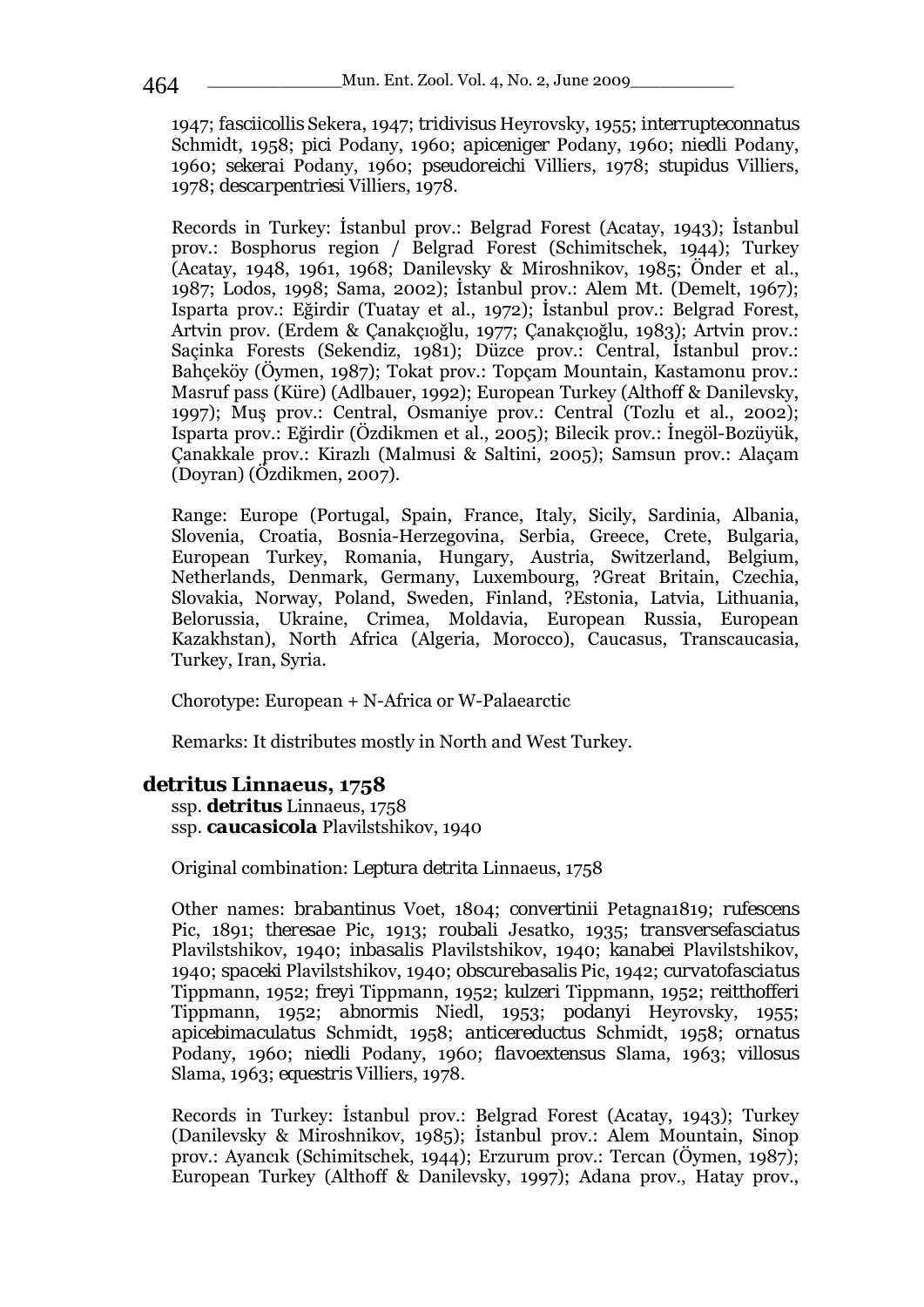Antalya prov. (Lodos, 1998); Kahramanmaraş prov.: Central (Tozlu et al., 2002); Manisa prov.: Muradiye (Tezcan & Rejzek, 2002); Manisa (Kırkağaç-Gelenbe) (Tezcan & Can, 2009).

Range: Europe (Portugal, Spain, France, Corsica, Italy, Albania, Croatia, Bosnia-Herzegovina, Serbia, Greece, Crete, Bulgaria, European Turkey, Romania, Hungary, Austria, Switzerland, Belgium, Netherlands, Germany, Czechia, Slovakia, Poland, Sweden, Estonia, Latvia, Lithuania, Belorussia, Ukraine, Crimea, Moldavia, European Russia, European Kazakhstan), ?Siberia, Caucasus, Transcaucasia, Turkey, Iran, Syria.

Chorotype: European. According to Sama (2002), it is not present in North Africa.

Remarks: It probably distributes rather widely in Turkey. It is represented only by the nominotypical subspecies in Turkey. Other subspecies, *P. detritus caucasicola* Plavilstshikov, 1940 occurs only in North and West Caucasus.

### **A short identification key for Turkish** *Plagionotus* **species**

| 4 Bands of yellow hairs on elytra (especially second tranverse band) undulating,  |
|-----------------------------------------------------------------------------------|
|                                                                                   |
|                                                                                   |
|                                                                                   |
| - Bands of yellow hairs on elytra (especially second tranverse band) more or less |
| smooth, second tranverse band not run to near scutellum on the suture             |
|                                                                                   |
|                                                                                   |

\* This work supported by a TÜBİTAK project (project number TBAG-105T329).

# **LITERATURE CITED**

**Acatay, A.** 1943. İstanbul çevresi ve bilhassa Belgrad ormanındaki zararlı orman böcekleri, mücadeleleri ve işletme üzerine tesirleri. T. C. Ziraat Vekaleti Yüksek Ziraat Enstitüsü Çalışmaları, Ankara, 142: 163 pp.

**Acatay, A.** 1948. Zararlı orman böcekleri, Teşhis anahtarı. T. C. Tarım Bakanlığı Orman Genel Müdürlüğü Yay., İstanbul, 76: 113 pp.

**Acatay, A.** 1961. Zararlı orman böcekleri, Teşhis anahtarı. İstanbul Üniversitesi Yay., İstanbul, 938: 152 pp.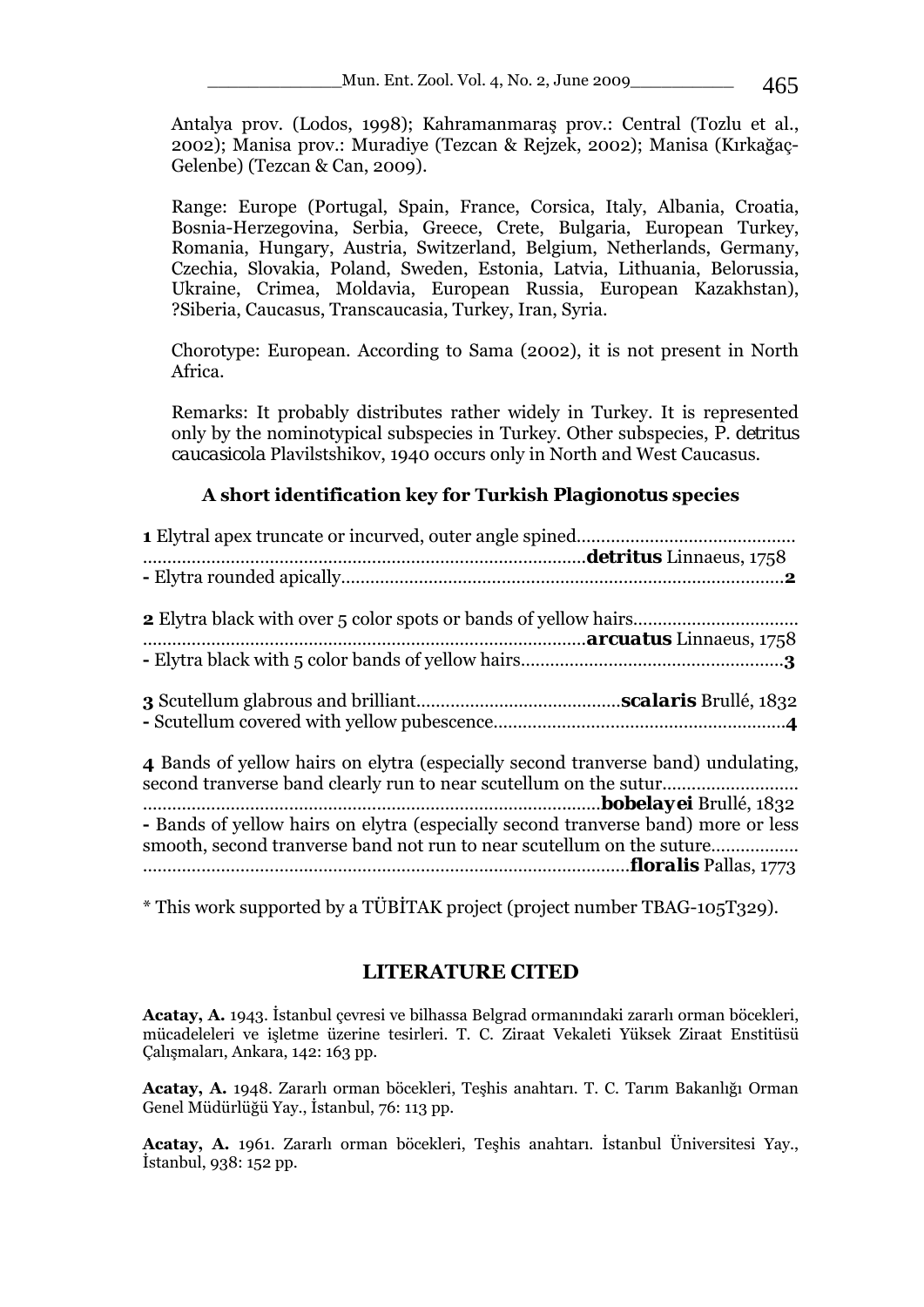**Acatay, A.** 1968. Zararlı orman böcekleri, Teşhis anahtarı. İstanbul Üniversitesi Yay., İstanbul, 1358: 153 pp.

**Adlbauer, K.** 1988. Neues zur Taxonomie und Faunistik der Bockkäferfauna der Türkei (Coleoptera, Cerambycidae). Entomofauna, 9 (12): 257-297.

**Adlbauer, K.** 1992. Zur Faunistik und Taxonomie der Bockkäferfauna der Türkei II (Coleoptera, Cerambycidae). Entomofauna, 13 (30): 485-509.

**Alkan, H.** 2000. Türkiye orman Cerambycidae (Insecta, Coleoptera)'lerinin tanıtımı ve Doğu Karadeniz Bölgesindeki türlerin araştırılması. Yüksek Lisans Tezi. Karadeniz Teknik Üniversitesi Fen Bilimleri Enstitüsü, Trabzon, 227 pp.

**Alonso-Zarazaga, M. A.** 2007. Echinocerus Mulsant, 1862 is a valid genus (Coleoptera, Cerambycidae).Boletin de la SEA, 37: 308-309.

**Althoff, J. & Danilevsky, M. L.** 1997. A Check-List of Longicorn Beetles (Coleoptera, Cerambycoidea) of Europe. Slovensko Entomološko Društvo Štefana Michielija. Ljubljana, 64 pp.

**Aurivillius, C.** 1912. Coleopterorum Catalogus, pars 39 [vol. 22], Cerambycidae: Cerambycinae. Berlin. W. Junk & S. Schenkling. 574 pp.

**Bily, S. & Mehll, O.** 1989. Longhorn Beetles (Coleoptera, Cerambycidae) of Fennoscandia and Denmark.Fauna Ent. Scandinavica, 22. Leiden: 203 pp.

**Bodemeyer, H. E. V.** 1900. Quer durch Klein Asien, in den Bulghar Dagh; Eine Naturvissenschafliche studien-Reise. Coleopterologisches, 196 pp.

**Burakowski, B., Mroczkowski, M. & Stefanska, J.** 1990. Chrzaszcze. Coleoptera. Cerambycidae i Bruchidae. Katalog Fauny Polski, 23 (15). Warszawa: 312 pp.

**Çanakçıoğlu, H.** 1983. Orman Entomolojisi: Özel bölüm. İstanbul Üniversitesi Orman Fakültesi Yay. No: 349, İstanbul, 535 pp.

**Danilevsky, M. L.** 2009a. A check-list of Longicorn Beetles (Coleoptera, Cerambycoidea) of Europe. Available from: http://www.cerambycidae.net/ (Updated 29.01.2009).

**Danilevsky, M. L.** 2009b. Systematic list of Longicorn Beetles (Cerambycoidea) of the territory of the former USSR. Available from: http://www.cerambycidae.net/ (Updated 29.01.2009).

**Danilevsky, M. L. & Miroshnikov A. I.** 1985. Timber-Beetles of Caucasus (Coleoptera, Cerambycidae). The Key. Krasnodar, 419 pp.

**Demelt, C. V. & Alkan, B.** 1962. Short information of Cerambycidae Fauna of Turkey. Bitki Koruma Bülteni, 2 (10): 49-56.

**Demelt, C. V.** 1963. Beitrag zur Kenntnis der Cerambycidenfauna Kleinasiens und 13. Beitrag zur Biologie palaearkt. Cerambyciden, sowie Beschreibung einer neuen Oberea-Art. Entomologische Blatter, 59 (3) : 132-151.

**Demelt, C. V.** 1967. Nachtrag zur Kenntnis der Cerambyciden-Fauna Kleinasiens. Entomologische Blatter, 63 (2): 106-109.

**Erdem, R. & Çanakçıoğlu, H.** 1977. Türkiye odun zararlıları. İstanbul Üniversitesi Orman Fakültesi Yay., İstanbul, 113-134.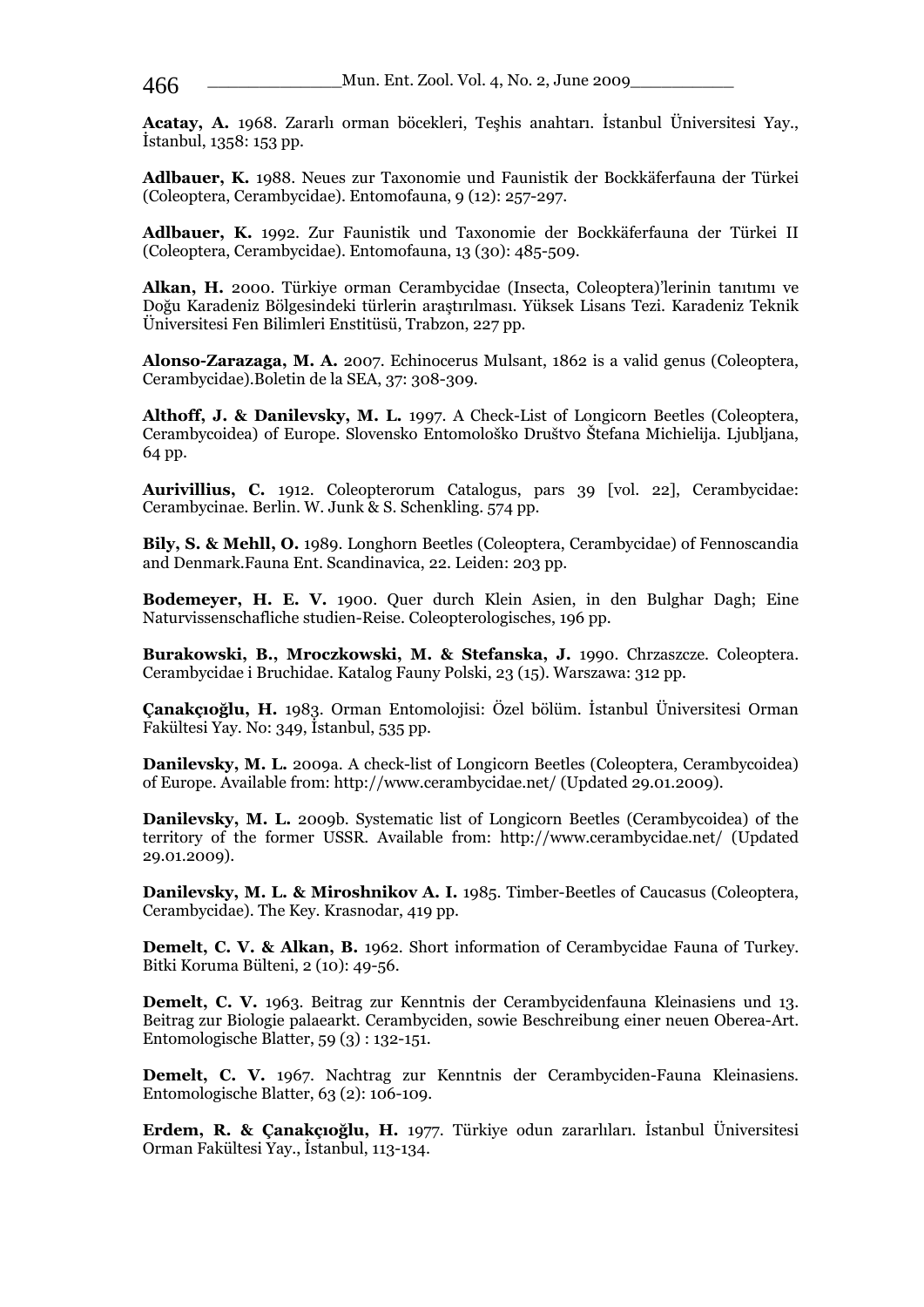**Fuchs, E. & Breuning, S.** 1971. Die Cerambycidenausbeute der Anatolienexpedition 1966-67 des Naturhistorischen Museums, Wien. Annalen Naturhistorischen Museum Wien, 75: 435-439.

**Gfeller, W.** 1972. Cerambycidae (Coleoptera) der Türkei-Persienexpedition 1970 der Herren Dr. H. c. W. Wittmer und U. v. Botmer. Mitteilungen der Entomologischen Geselschaft Basel, 22 (1): 1-8.

**Gül-Zümreoğlu, S.** 1972. Catalogue of Insect and common pests (1928-1969). T. C. Publications of Agriculture Ministry, Bornova, İzmir, 119 pp.

**Gül-Zümreoğlu, S.** 1975. Investigations on taxonomy, host plants and distribution of the Longhorned Beetles (Cerambycidae-Coleoptera) in Aegean Region. T. C. Ministry of Food, Agriculture and Stockbreeding, No : 28, , İstiklal Press, İzmir, 208 pp.

**Hoskovec, M. & Rejzek, M.** 2009. Cerambycidae. Longhorn beetles (Cerambycidae) of the West Palaearctic Region. Available from: http://www.cerambyx.uochb.cz/(last update 20 March 2009).

**Iorio, O. R. Di** 1998. New species, combinations, synonymies, and records of Clytini (Coleoptera: Cerambycidae). Insecta Mundi, 12 (1-2): 5-14.

**İyriboz, N.** 1938. Bağ hastalıkları. T. C. Ziraat Vekaleti Neşriyatı Umumi sayı: 323, Ankara, 109-111.

**Kasatkin, D. G.** 2005. About a system of the genus *Plagionotus* sensu lato (Coleoptera: Cerambycidae: Clytini). Caucasian Entomological Bulletin, 1 (1): 49-54.

**Lodos, N.** 1998. Entomology of Turkey VI (General, Aplied and Faunistic). Ege Ü. Ziraat Fak. Yayınları No: 529, E. Ü. Faculty of Agriculture Press, İzmir, 300 pp.

**Malmusi, M. & Saltini, L.** 2005. Cerambycidae raccolti dai componenti del Gruppo Modenese Scienze Naturali durante escursioni in Turchia tra il 1987-2003 (Contributo alla Fauna dei Cerambycidae di Turchia). Quaderno di studi e notizie di storia naturale della Romagna, n. 21, 28 pp. (unpublished).

**Monné, M. A. & Bezark, L. G.** 2009. Checklist of the Cerambycidae, or longhorned beetles (Coleoptera) of the Western Hemisphere. Available from: *http://www.cerambycoidea.com/papersEl.asp?Id=&Lett=M&NPag=4*

**Önder, F., Karsavuran, Y., Tezcan, S. & Önder, P.** 1987. Scientific and Turkish names of some useful and harmful species of Agricultural, Forestic and Domestic Animals in Turkey. T. C. Ministry of Agriculture, Ankara (Turkish with English summary).

**Öymen, T.** 1987. The Forest Cerambycidae of Turkey. İ. Ü. Forest Faculty, İstanbul, 146 pp.

**Özbek, H.** 1978. *Hylotrupes bajulus* (L.) Serville in Erzurum and the near, and some others longhorn beetles. Atatürk Üniversitesi Ziraat Fakultesi Dergisi, 9 (1): 31-44 (in Turkish).

**Özdikmen, H.** 2006. Contribution to the knowledge of Turkish longicorn beetles fauna (Coleoptera: Cerambycidae). *Munis Entomology & Zoology*, 1 (1): 71-90.

**Özdikmen, H.** 2007. The Longicorn Beetles of Turkey (Coleoptera: Cerambycidae) Part I - Black Sea Region. Munis Entomology & Zoology 2 (2): 179-422**.** 

**Özdikmen, H. & Çağlar, Ü.** 2004. Contribution to the knowledge of longhorned bettles (Coleoptera, Cerambycidae) from Turkey, Subfamilies Prioninae, Lepturinae, Spondylidinae and Cerambycinae. *J. Ent. Res. Soc.,* 6 (1): 39-69.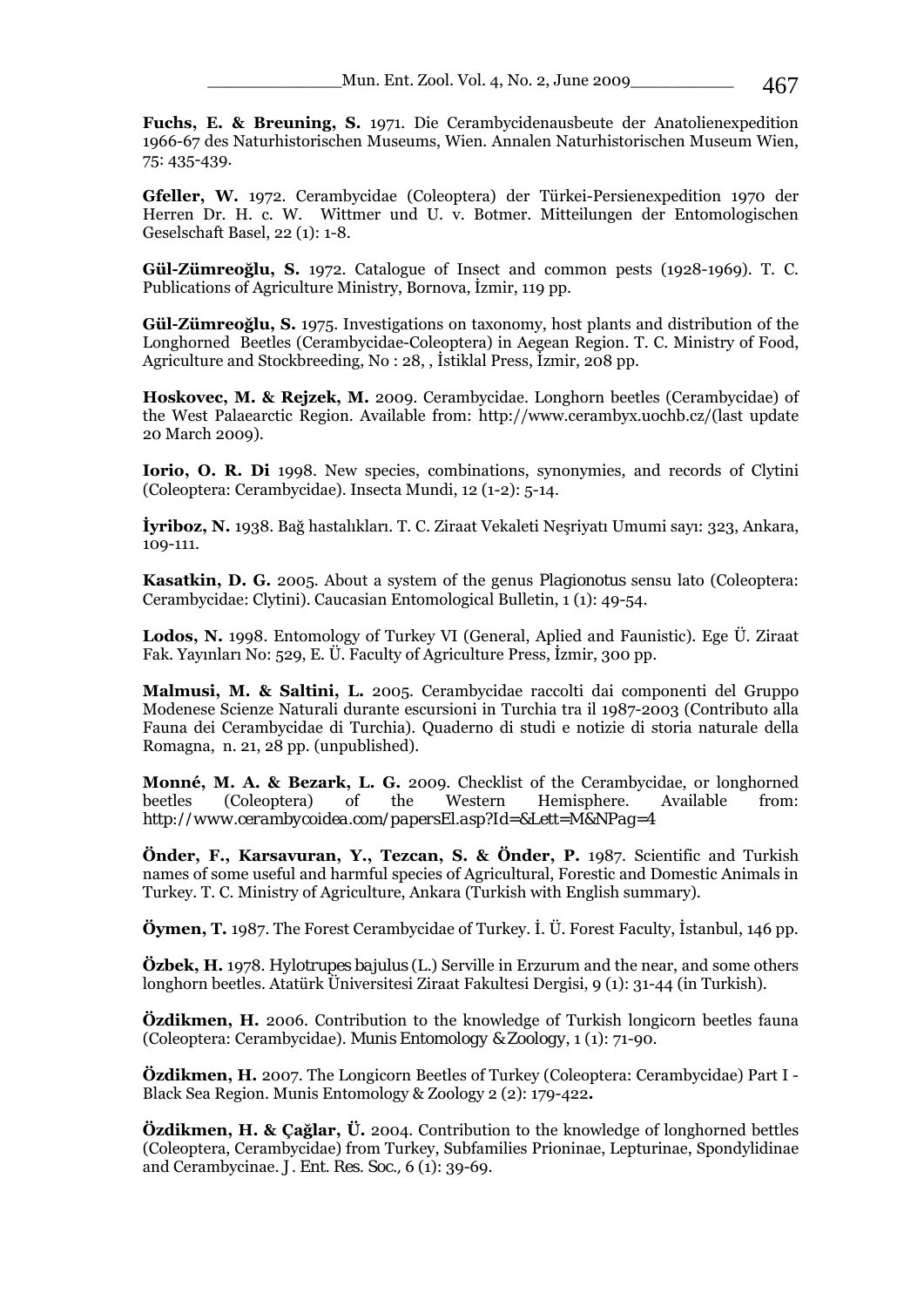**Özdikmen, H. & Demir, H.** 2006. Notes on longicorn beetles fauna of Turkey (Coleoptera: Cerambycidae). *Munis Entomology & Zoology*, 1 (1): 157-166.

**Özdikmen, H. & Demirel, E.** 2005. Additional Notes to the Knowledge of Longhorned Beetle Collection from Zoological Museum of Gazi University, Ankara, Turkey (GUZM) for Turkish Fauna (Coleoptera, Cerambycidae). *J. Ent. Res. Soc.*, 7 (3): 13-38.

**Özdikmen, H. & Okutaner, A. Y.** 2006. The longhorned beetles fauna (Coleoptera, Cerambycidae) of Kahramanmaraş province. G. U. Journal of Science 19 (2): 77-89.

**Özdikmen, H., Özdemir, Y. & Turgut, S.** 2005. Longhorned Beetles Collection of the Nazife Tuatay Plant Protection Museum, Ankara, Turkey (Coleoptera, Cerambycidae). *J. Ent. Res. Soc.,* 7 (2): 1-33.

**Özdikmen, H., Turgut, S. & Güzel, S.** 2009. Longhorned beetles of Ankara region in Turkey (Coleoptera: Cerambycidae). Munis Entomology & Zoology, 4 (1): 59-102.

**Özer, M. & Duran, M.** 1968. Orta Anadolu'da yonca ve korungalara zarar yapan bazı böcek türleri üzerinde ilk çalışmalar. Ankara Üniversitesi Ziraat Fakültesi Yayınları, 316: 34- 38.

**Rejzek, M. & Hoskovec, M.** 1999. Cerambycidae of Nemrut Dağı National Park (Anatolia, South-East Turkey). Biocosme Mésogéen, Nice, 15 (4): 257-272.

**Sama, G.** 1982. Contributo allo studio dei coleotteri Cerambycidae di Grecia e Asia Minore. Fragmenta Entomologica, Roma, 16 (2): 205-227.

**Sama, G.** 1994. Note sulla nomenclatura dei Cerambycidae della regione mediterranea. II. Revisione di alcuni tipi di Kraatz, v. Heyden e Stierlin. (Coleoptera, Cerambycidae). Lambillionea, 94 (3): 321-334.

**Sama, G.** 2002. Atlas of the Cerambycidae of Europe and the Mediterranean Area, Volume I, Kabourek, Zlin, 173 pp.

**Sama, G.** 2008. Preliminary note on the cerambycid fauna of north Africa with the description of new taxa (Insecta: Coleoptera: Cerambycidae). Quaderno di studi e notizie di storia naturale della Romagna, 27: 217-245.

**Sama, G. & Rapuzzi, P.** 2000. Note Preliminaire pour une faune des Cerambycidae du Liban (Coleoptera, Cerambycidae). Lambillionea, 100 (1): 7-23.

**Schmitschek, E.** 1944. Forstinsekten der Türkei und Ihre Umwelt Grundlagen der türkischen Forstentomologie, Volk und Reich Verlag Prag, 125-141 pp.

**Sekendiz, O. A.** 1981. Doğu Karadeniz bölümünün önemli teknik hayvansal zararlıları üzerine araştırmalar. K. T. Ü. Orman Fakültesi Yayınları no: 12, Trabzon, 114 pp.

**Taglianti, A. V., Audisio, P. A., Biondi, M., Bologna, M. A., Carpaneto, G. M., De Biase, A., Fattorini, S., Piattella, E., Sindaco, R., Venchi, A. & Zapparoli, M.**  1999. A proposal for a chorotype classification of the Near East fauna, in the framework of the Western Palaearctic Region. Biogeographia 20: 31-59.

**Tauzin, P.** 2000. Complement a l'inventaire des Coleopteres Cerambycidae de Turquie. L'Entomologiste, 56 (4): 151-153.

**Tezcan, S. & Can, P.** 2009. A note on bait trap collected Longhorn Beetles (Cerambycidae) of western Turkey. Munis Entomology & Zoology, 4 (1): 25-28.